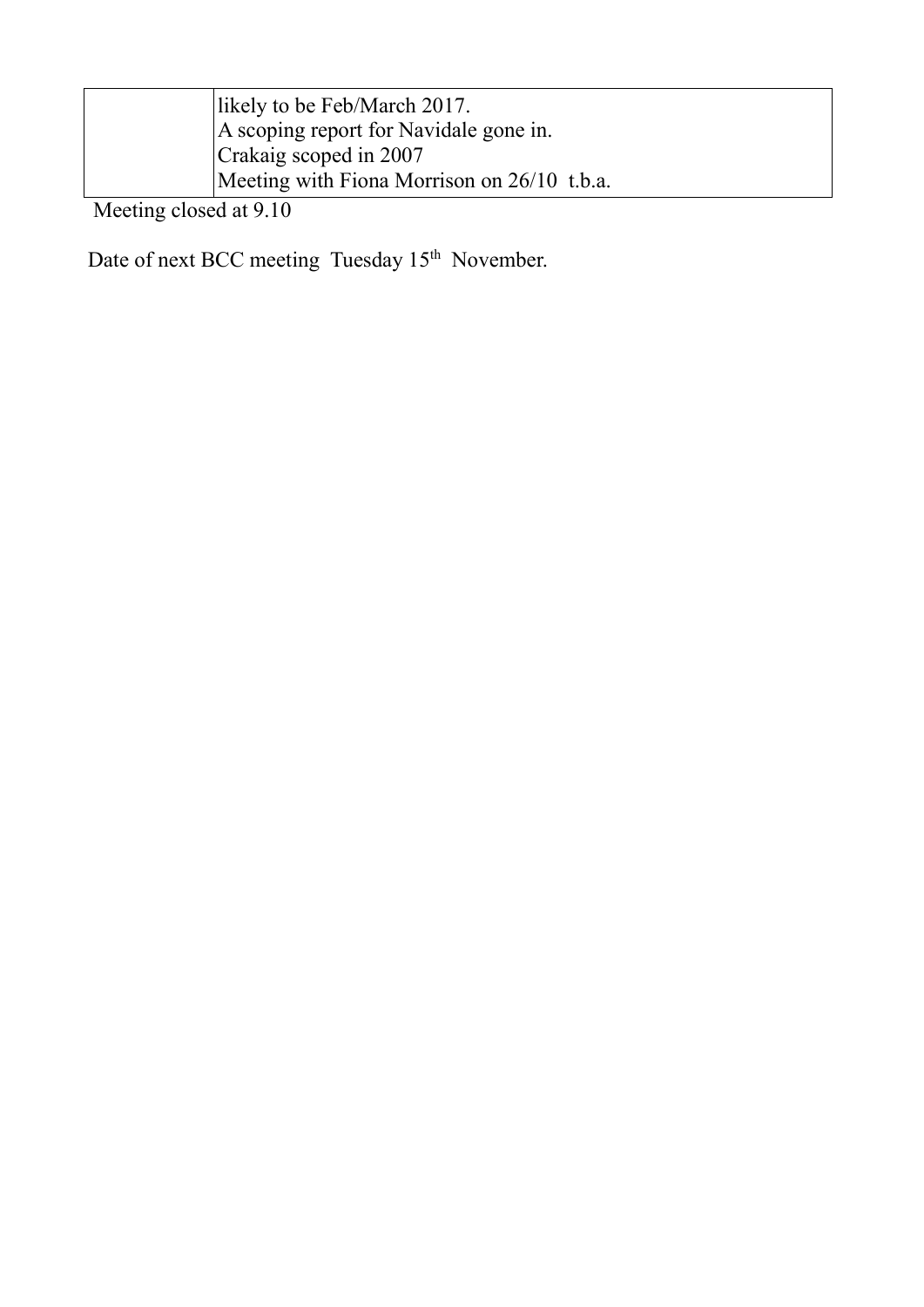| Legacy Fund                                         | October                                                                                                                                                                                                                                                                                                                                                                                                                                                                                                                                                                                                                    |
|-----------------------------------------------------|----------------------------------------------------------------------------------------------------------------------------------------------------------------------------------------------------------------------------------------------------------------------------------------------------------------------------------------------------------------------------------------------------------------------------------------------------------------------------------------------------------------------------------------------------------------------------------------------------------------------------|
| 6. Minutes of<br>Previous<br>meeting on<br>19.07.16 | Approved - Adopted as true record -<br>proposed by Dave Andrews, seconded by Lee Bright.                                                                                                                                                                                                                                                                                                                                                                                                                                                                                                                                   |
| 7. Matters<br>Arising                               | Gordonbush Windfarm – nothing to report<br>Scotia House – Resident of Dudgeon Drive in touch with site<br>owner about grass cutting.<br>Hedge on S. Brae $-$ now tidied but still causing danger $-$ BEAR is<br>responsible.<br>Graffiti on bridge – BEAR cannot find a safe way to remove it.<br>Remembrance Sunday – FOBWM taking over hospitality – to<br>use Church Hall. BCC Secretary arranges Parade, but not Service<br>at Memorial or Church.<br>Poppy Collection $-$ co-ordinated by K. Cunningham, and money<br>counted by R. Sim. Collectors continue willing.<br>Item 4 Beachview- Should read "is included". |
| 8. Gordonbush<br>Panel Report by<br>R. Rekhy        | 2 New members – 1 each -Brora and Helmsdale.<br>3 groups in favour of endowment $-1$ against.<br>11 applications and 1 strategic – with 3 more next time. Careful<br>scrutiny is applied when evaluating applications<br>5 apprentices still in post from Phase 1. 3 more taking places<br>Phase $2 - 6$ or 7 businesses taking it up.<br>Panel now to run Open Day for youngsters and employers to<br>meet<br>Representatives of the 4 communities keeping scheme going with<br>18 apprentices by the end of the year. 5 in place performing well.<br>Employers get £5000 to offset costs.                                |

| 9. Correspond<br>ence     | 1 Application for sports strips for School football team. - approved<br>with possibility of adding small Windfarm Advert.<br>2. Application from Dance School – approved.<br>3. Kibraur - letter explaining new procedure for dealing with training<br>grants. |
|---------------------------|----------------------------------------------------------------------------------------------------------------------------------------------------------------------------------------------------------------------------------------------------------------|
| 10 Financial<br>Report    | Distributed to members                                                                                                                                                                                                                                         |
| 11.<br>Community<br>Award | Discussion – several individuals were considered, who have made<br>contribution to Brora community.                                                                                                                                                            |
| 12. Public<br>Discussion  | West Garty Windfarm proposal – no date for Public Enquiry. BCC<br>registered its interest, so invited to the preliminary meeting. Enquiry                                                                                                                      |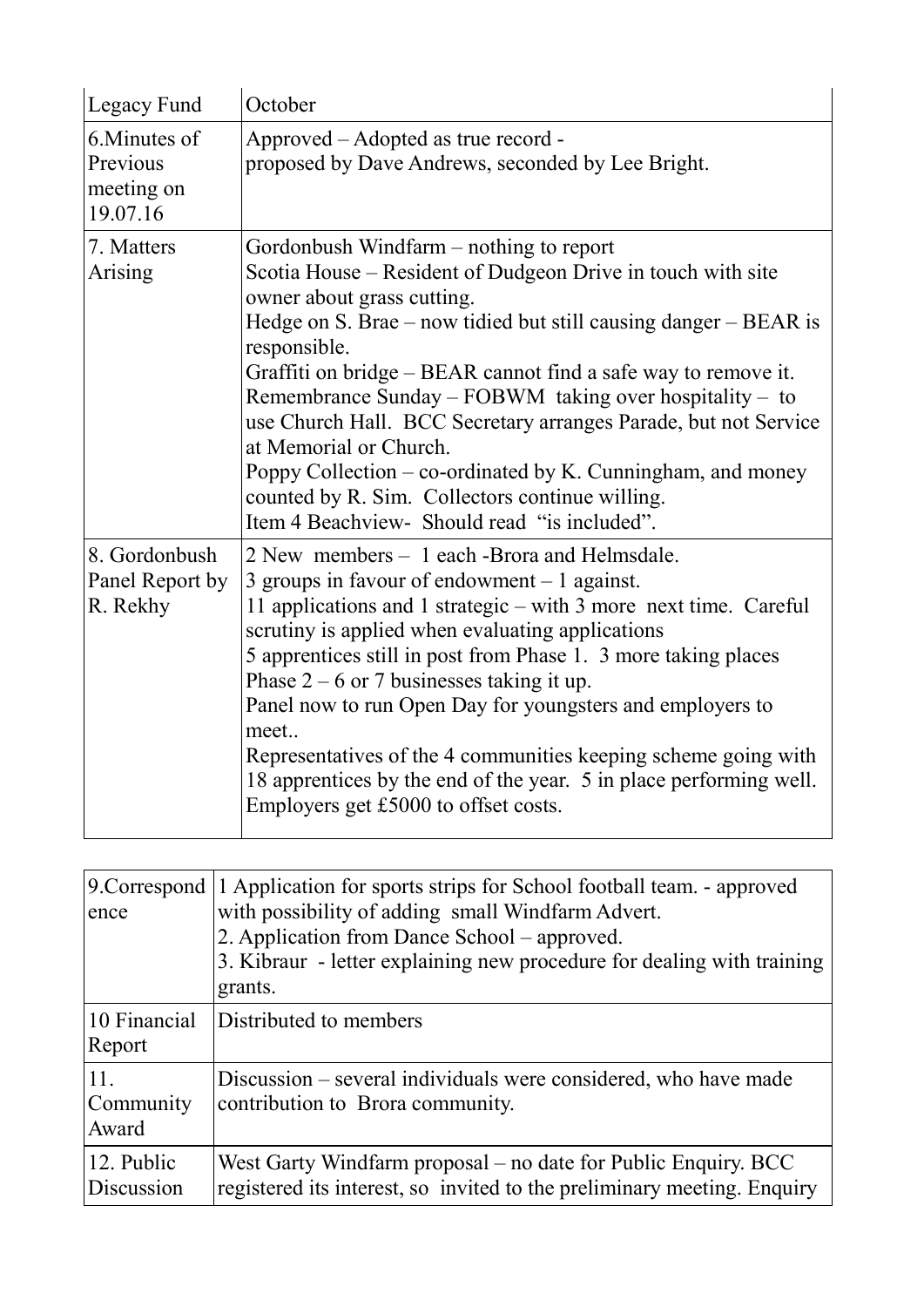|               | <b>Bus timetable holders</b> – Cllr Mackay to check on progress.      |
|---------------|-----------------------------------------------------------------------|
|               | <b>Redesign of Council as a result of successive budget cuts.</b>     |
|               | Impact on service, cuts and redundancies.                             |
|               | Review of statutory and voluntary services current.                   |
|               | Localisation policy – District Partnerships already exist.            |
|               | Sutherland District Partnership successful, and now led by Police     |
|               | Scotland. (Inspector McLelland). A presentation on Sutherland's       |
|               | D.P. to be given to whole Council. Time and financial                 |
|               | constraints.                                                          |
|               | County committee has met twice dealing with local issues.             |
|               | <b>Funding of school management – Post of Head teacher –</b>          |
|               | possibility of business manager model, looking after buildings        |
|               | and finance. Also, associated school groups $-$ e.g. Golspie and      |
|               | feeder primaries – applicable to all east coast schools. Difficulty   |
|               | in recruitment of senior staff.                                       |
|               | 1 <sup>st</sup> phase of consultation – Heads to meet officers, 2nd - |
|               | opening to Parent Councils, 3 <sup>rd</sup> - opening to public.      |
|               | Strong feeling in H.C. about Primary education so looking             |
|               | at management structures for Dornoch $- a 3 - 18$ campus 1 head       |
|               | for Dornoch and Bonar Bridge schools.                                 |
|               | Not being treated as "1 size fits all" Not rushing and no             |
|               | closing date for consultations.                                       |
|               | Difficulty is recruitment and retention of good quality               |
|               | heads.                                                                |
|               | Senior Safe Highland – Report now available - nuisance calls          |
|               | main issue. Funding to buy devices which detect source of             |
|               | nuisance calls is available for vulnerable people. Highlands          |
|               | missed out but Trading Standards are keen to have it.                 |
|               | Transport issue also raised.                                          |
|               | Named Person Scheme – running in H.R. For 11 years –                  |
|               | welcomed; issue of Date Protection, and lack of scrutiny of           |
|               | Holyrood legislation caused halt.                                     |
|               | <b>Helpcall</b> issue not exclusive to Brora.                         |
|               | <b>Public Entertainment Licences - BCC run New Year</b>               |
|               | Fireworks display and need licence $-$ costing £246 per year,         |
|               | pertaining to particular location and not transferable.               |
|               | Sutherland Equalities Group set up to feed particular issue           |
|               | of applying national guidelines to rural, low-population areas.       |
|               | Complaints about upkeep of private property – Cllr                    |
|               | Mackay clarified Council can act in extreme cases. Housing            |
|               | officers can investigate.                                             |
|               | H.C. To do away with dog excrement bag service                        |
|               |                                                                       |
| 5. Gordonbush | A possible date for Fiona Morrison to up-date on Fund is $26th$       |